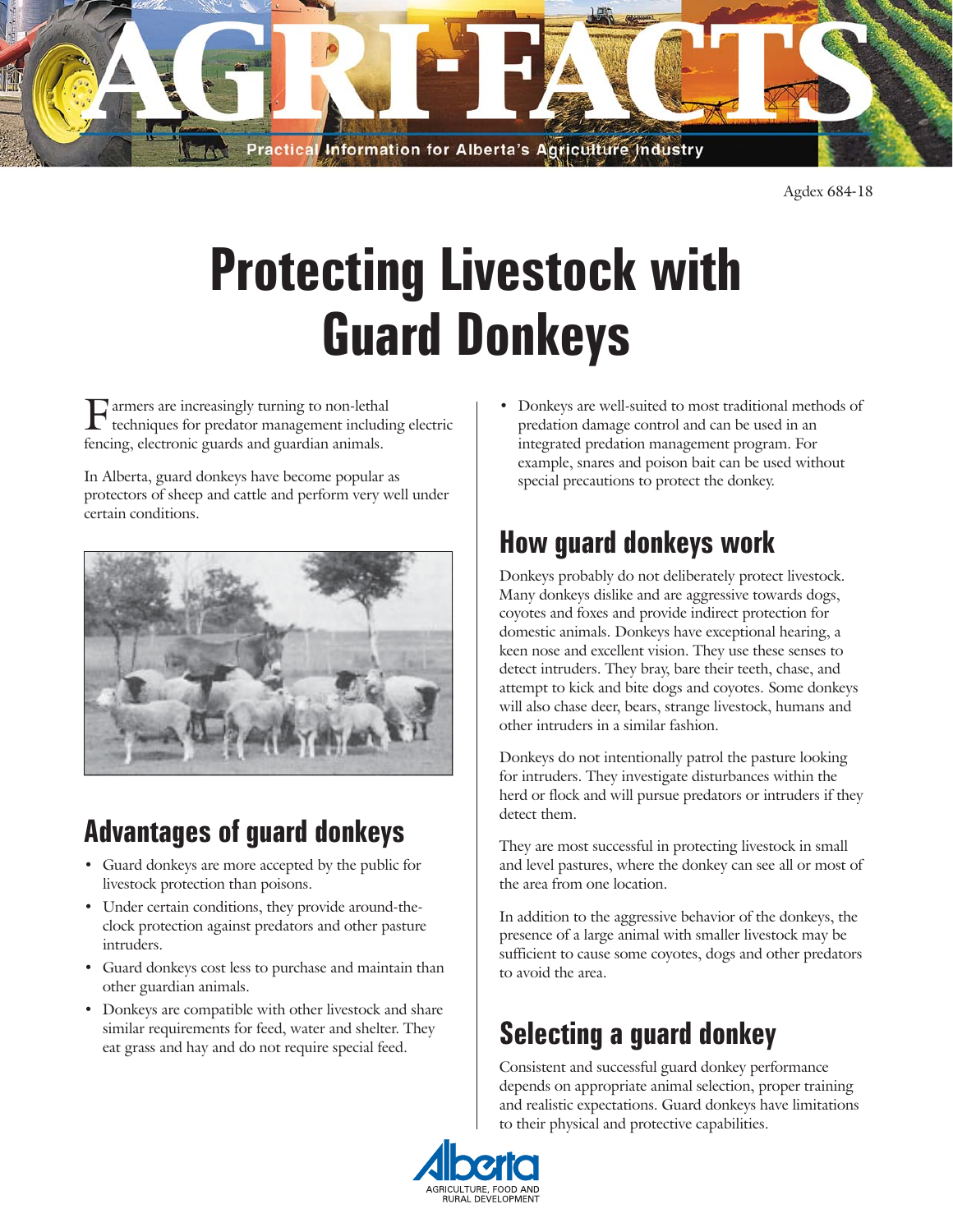

A guard donkey is a working animal so it must be sound, healthy and free from any conformational defects. It must be reasonably friendly towards people and easy to handle.

Attributes that contribute to effective guard donkey performance are as follows:

- 1. Select a donkey from "standard" stock, 44" to 50" (11 to 12.5 hands) at the shoulder. For cattle, the donkey should be a little taller, up to 54" (13.5 hands). Do not use small or miniature donkeys or slow, clumsy animals.
- 2. Not all donkeys are effective guard animals. If one does not work, try another. It is worth the effort even if you have to try several animals. Donkeys live for 30 or more years, so an effective guard donkey will provide protection for many years. Acquire a donkey that is likely to have potential to be a guard animal. The donkey should have some exposure to sheep or other livestock it is to protect. Get a guarantee or replacement clause on the bill of sale if you buy from a guard donkey breeder.
- 3. Use only females (jennies) or geldings. Do not use a mature intact male (jack or stallion) unless it has been raised with stock. Some jack donkeys may attack smaller animals including dogs, coyotes, calves and lambs. For the same reason, unsettled jennies, with or without foals, may be aggressive during estrus and could injure young stock.

#### **Training guard donkeys**

Halter break the donkey to lead. Train the donkey to lift its feet for veterinary and farrier work and to load and unload in a stock trailer or truck.

Guard donkeys may need several weeks to adjust to livestock, so introduce them to stock well before predation is likely to occur.

Keep young donkeys with goats, sheep or cattle after the donkey is weaned. Do not allow guard donkeys to run with other donkeys or horses. In this way the young donkey will think it is part of the flock or herd. Ideally, the donkey should be born in the flock or herd and its dam should be taken away at weaning to let the young animal grow up with the stock.

Place a new donkey on the other side of a common fence line with livestock. This gives the donkey and the livestock an opportunity to safely get to know one another.

A week to ten days following this socialization period, lead the donkey around the cattle or sheep where they can smell and touch each other. Then tether the donkey inside the pen with the stock and feed and groom it there for about a week. By this time both will have accepted each other. Allow the donkey to run loose in the pen or pasture and soon the stock will seek the donkey out in times of danger.

Feed the donkey with the stock so it feels like a member of the flock or herd. If stock are fed from troughs, feed the donkey first from a separate feeder or bowl so the livestock can eat unhindered. Always feed the guard donkey something every time you feed the stock.

Keep all dogs away from donkeys and do not test the donkey by teasing it with a dog. Do not allow farm dogs to become friendly with the donkey. Avoid or limit the use of stockdogs around donkeys.

If a donkey is aggressive towards or fears stock (or viceversa) remove it immediately.

#### **Using guard donkeys**

Donkeys are most effective in small, open, level pastures where the stock tend to band together. The maximum number of livestock that can be guarded by a donkey is unknown, but is probably no more than 200 animals. Donkeys will probably be of little use on rolling terrain or rangeland covered with heavy bush where stock scatter widely.

Use only one donkey at a time with livestock. This is important in larger pastures because donkeys may pal up and wander away from the stock.

There is one exception to the single donkey rule; a jenny with an unweaned foal tends to be much more protective than other donkeys. A mother with a foal will give you an extra advantage because young donkeys will be raised with livestock and trained for your use or sale as a trained guard donkey.